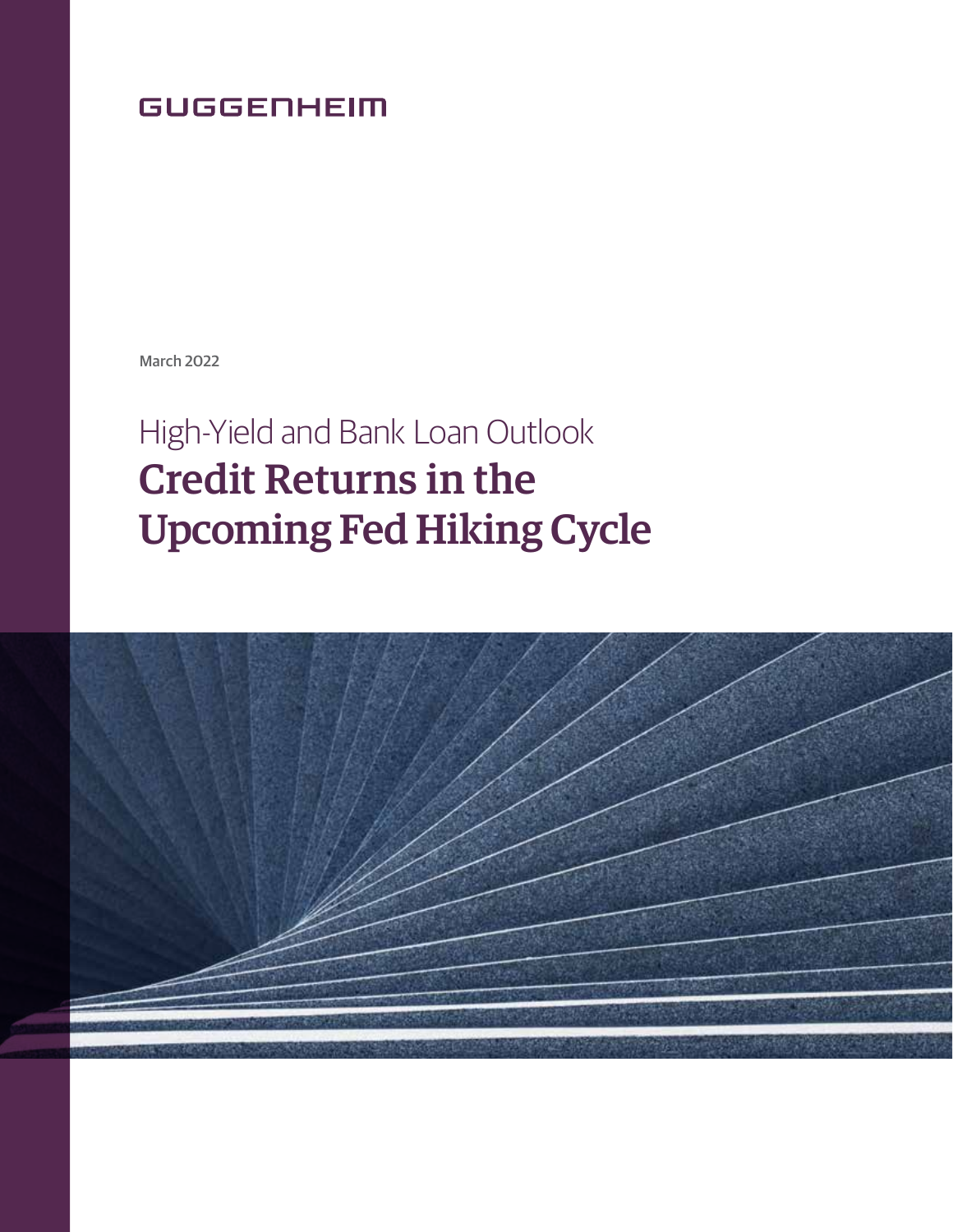#### Investment Professionals

Scott Minerd Chairman of Investments and Global Chief Investment Officer

Kevin H. Gundersen, CFA Senior Managing Director, Portfolio Manager

Thomas J. Hauser Senior Managing Director, Portfolio Manager

# Brian Smedley

Chief Economist, Head of Macroeconomic and Investment Research

Maria M. Giraldo, CFA Managing Director, Investment Research

# **Table of Contents**

| <b>Summary</b>                                           |                |
|----------------------------------------------------------|----------------|
| <b>Highlights from the Report</b>                        |                |
| <b>Leveraged Credit Scorecard</b>                        | $\overline{2}$ |
| <b>Macroeconomic Overview</b>                            | 3              |
| <b>Leveraged Credit Returns During Tightening Cycles</b> | 4              |
| <b>Investment Implications</b>                           | 8              |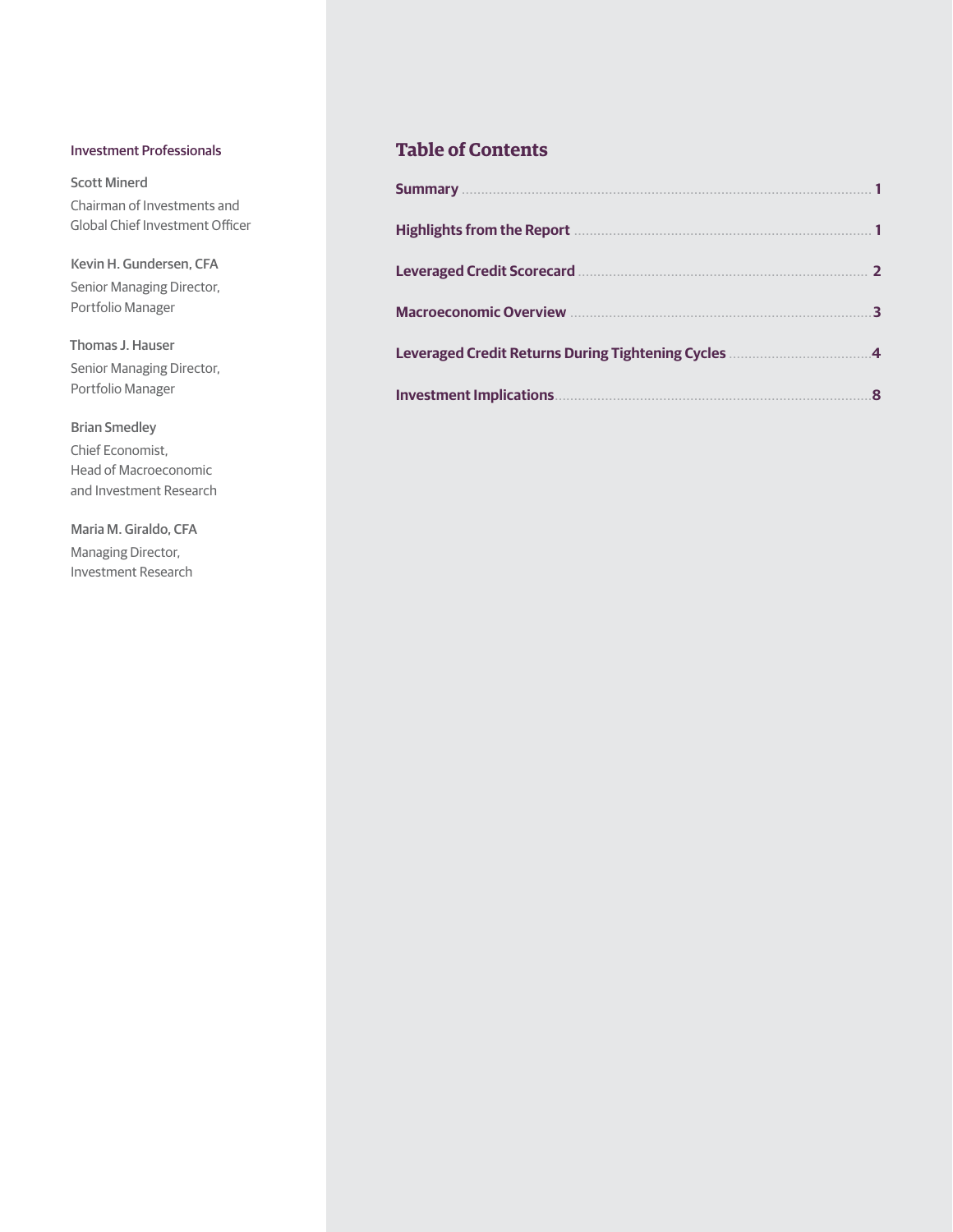# Summary

While we expect the Federal Reserve (Fed) will begin an interest rate hiking cycle in March 2022, there may be little reason for concern for leveraged credit markets: History shows that credit tends to deliver positive returns in these periods. Corporate debt defaults remain very low and are likely to continue that way, while many issuers have experienced a rating upgrade. Rates rising modestly from current levels are likely to be well tolerated, but investors should set leveraged credit return expectations accordingly following two years of strong performance. History can offer some guidance.

It may surprise those who pulled \$15 billion from high-yield bond mutual funds to pour \$33 billion into bank loan mutual funds last year that, in fact, corporates outperformed similarly rated bank loans in the two most recent Fed tightening cycles. Realized spread compression is a key reason for this relative outperformance. The recent backup in credit spreads has now added some upside to corporate bond returns that evens the positive return potential between bank loans and high-yield corporates, but we continue to slightly favor bank loans given an expected step up in coupons and virtually no duration exposure if Treasury yields rise more than we expect.

# Highlights from the Report

- Given broadening price pressures in the economy, there is growing urgency for the Fed to begin a rate hiking cycle in 2022 and shrink the size of their balance sheet. This report explores the performance of leverage credit in past tightening episodes and what we expect in this cycle.
- History shows that high-yield corporate bonds have outperformed loans in recent tightening cycles due primarily to spread compression. While it seemed unlikely that this would be the case in this tightening cycle with spreads near historical tights at the end of 2021, the recent spread widening in January 2022 added upside return potential for corporate bonds. This evens the return profile even with the corporate bond market's duration exposure.
- Rating upgrades present an interesting value proposition in both sectors corporates to capture spread tightening and improve the average quality of a credit portfolio. 2021 data show that the market does not always price in an expected upgrade.
- We slightly favor bank loans primarily due to their low duration profile and wider discount margins that leave more room for spread compression.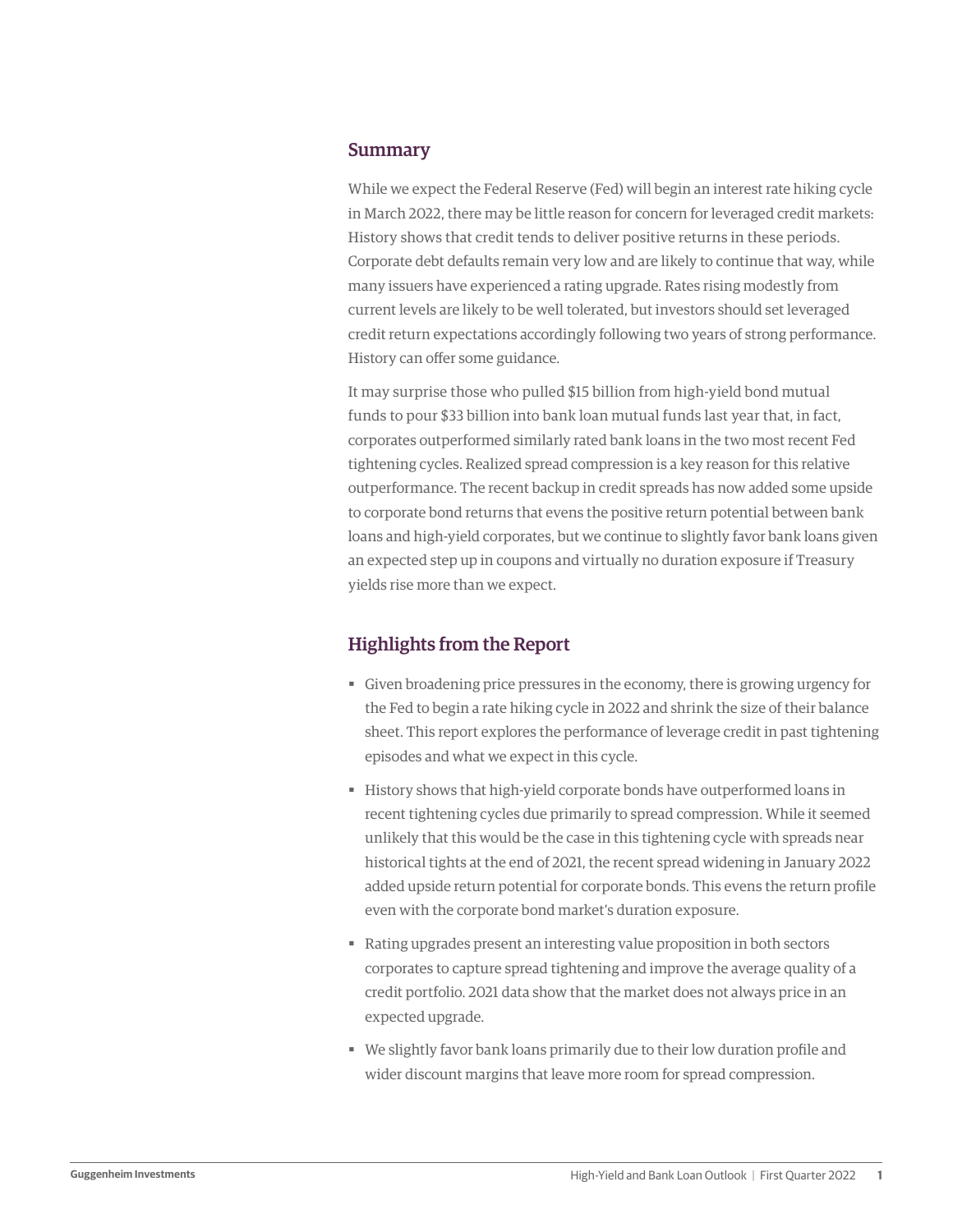# Leveraged Credit Scorecard

As of 12.31.2021

### High-Yield Bonds

|                                  | December 2020 |       | October 2021 |       | November 2021 |       | December 2021 |       |
|----------------------------------|---------------|-------|--------------|-------|---------------|-------|---------------|-------|
|                                  | Spread        | Yield | Spread       | Yield | Spread        | Yield | Spread        | Yield |
| <b>ICE BofA High-Yield Index</b> | 390           | 4.2%  | 335          | 4.3%  | 386           | 4.8%  | 330           | 4.3%  |
| <b>BB</b>                        | 281           | 3.2%  | 235          | 3.4%  | 280           | 3.9%  | 231           | 3.4%  |
| B                                | 422           | 4.5%  | 389          | 4.7%  | 438           | 5.3%  | 376           | 4.7%  |
| CCC                              | 804           | 8.3%  | 666          | 7.5%  | 740           | 8.3%  | 690           | 7.8%  |

#### Bank Loans

|                                           | December 2020 |       | October 2021 |       | November 2021 |       | December 2021 |       |
|-------------------------------------------|---------------|-------|--------------|-------|---------------|-------|---------------|-------|
|                                           | DMM*          | Price | DMM*         | Price | DMM*          | Price | DMM*          | Price |
| <b>Credit Suisse Leveraged Loan Index</b> | 486           | 95.73 | 440          | 98.53 | 451           | 98.06 | 439           | 98.39 |
| <b>BB</b>                                 | 305           | 98.88 | 303          | 99.50 | 317           | 99.09 | 307           | 99.42 |
| B                                         | 469           | 98.55 | 444          | 99.34 | 457           | 98.86 | 444           | 99.15 |
| <b>CCC/Split CCC</b>                      | 1,167         | 84.28 | 923          | 91.10 | 971           | 89.93 | 945           | 90.61 |

Source: ICE BofA, Credit Suisse. \*Discount Margin to Maturity assumes three-year average life. Past performance does not guarantee future results.





Source: Credit Suisse. Data as of 12.31.2021. Past performance does not guarantee future results.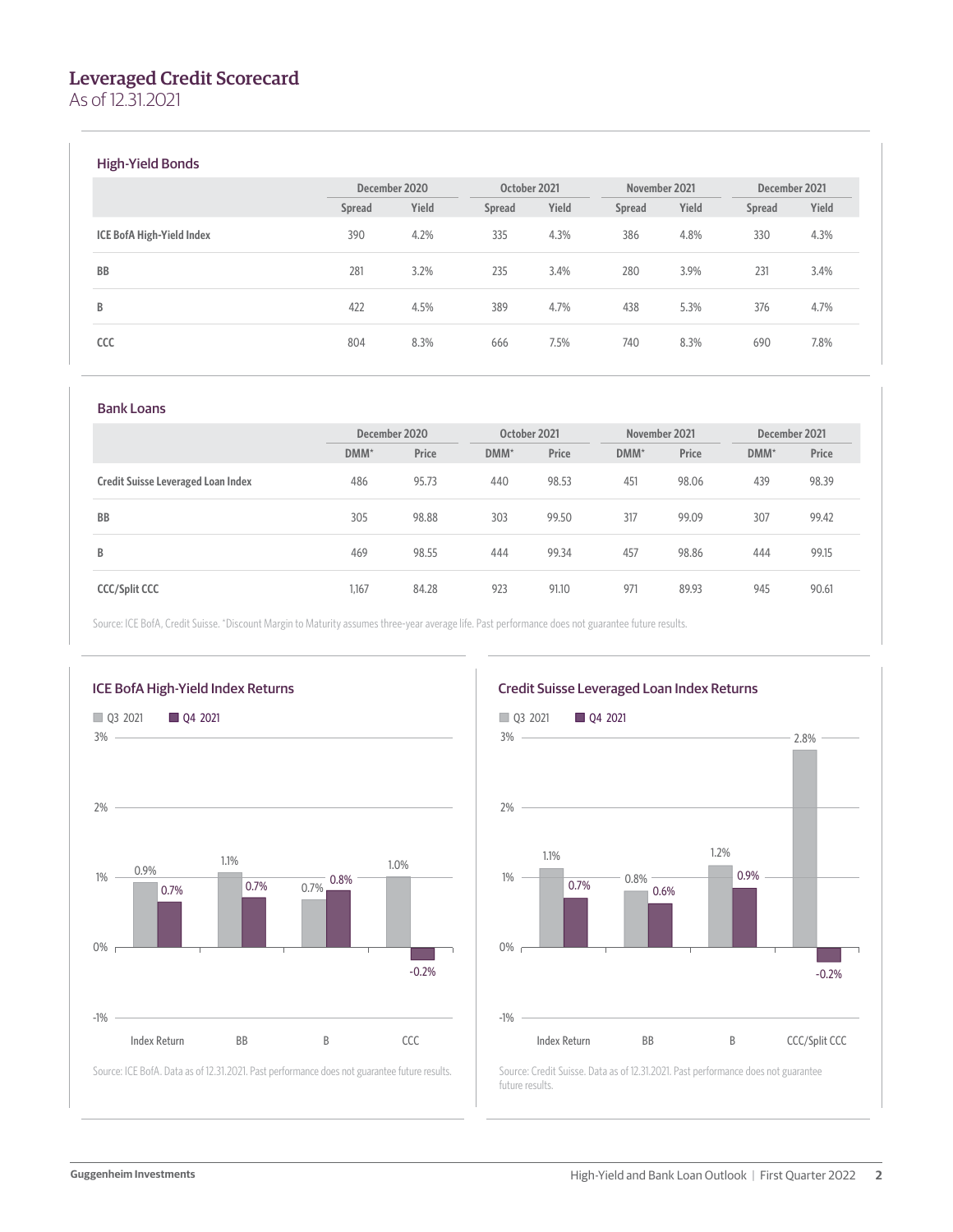# $66$

There is no reason to believe that inflation is embedded in the economy at this point, or we're heading toward a bear market for bonds.

– Scott Minerd,

*Chairman of Investments and Global Chief Investment Officer*

# Macroeconomic Overview

Marching into the Inflation Battlezone

Like wide lapels and avocado-green refrigerators, the word "inflation" is redolent of the 1970s. But while the tools likely to be used to combat surging prices are the same as those of nearly a half-century ago—namely, tighter monetary policy today's price pressures have different origins. A good deal of recent price pressures are likely to ultimately prove transitory, such as those caused by supply-chain issues, but this will now make little difference to the view that the next Fed hiking cycle will begin this year, 2022.

The current inflationary wave springs from the early days of the COVID pandemic when production lockdowns in Asia caused disruptions in the global supply chain. With orders drying up, makers of essential components such as semiconductor chips ceased production. Meanwhile, just as the flow of goods to Western markets was slowing, consumer demand for physical products increased as government-provided income-replacement programs went into effect, diverting spending from services such as travel and out-of-home dining that became unavailable due to the pandemic.

While pandemic shutdowns initially drove up unemployment, the easing of restrictions and reopening of the economy fueled labor demand faster than workers were willing to return, leaving employers scrambling. Nothing has been more emblematic of the consequences of the situation than the conga-line of cargo ships awaiting slots to unload at U.S. ports. Particularly on the West Coast, port facilities are inundated with containers because there aren't enough truckers to move the goods nor workers at warehouses to store them. Now, Russia's invasion of Ukraine threatens to prolong these supply chain issues.

Worker shortages have raised the cost of labor to the highest level since 2001, based on the year-over-year increase in the fourth quarter reading of the Bureau of Labor Statistics' Employment Cost Index. Higher wages, as well as shortages of building supplies and low mortgage rates, have pushed up the price of new and existing housing and spilled over into rental prices, major components of the cost of living. These forces, as well as higher commodity prices, have contributed to higher prices for consumers. By the Fed's preferred measure of inflation—the personal consumption expenditures price deflator—core prices rose 4.9 percent in December on a year-over-year basis, the fastest rate since 1983.

While we see signs that port congestion is easing and materials shortages are improving, the broadening of price pressures to the services sector has forced the Fed to pivot away from its position that recent inflation is entirely transitory. At its December meeting, the central bank accelerated its schedule for tapering asset purchases, and effectively opened the door for rate hikes to begin as soon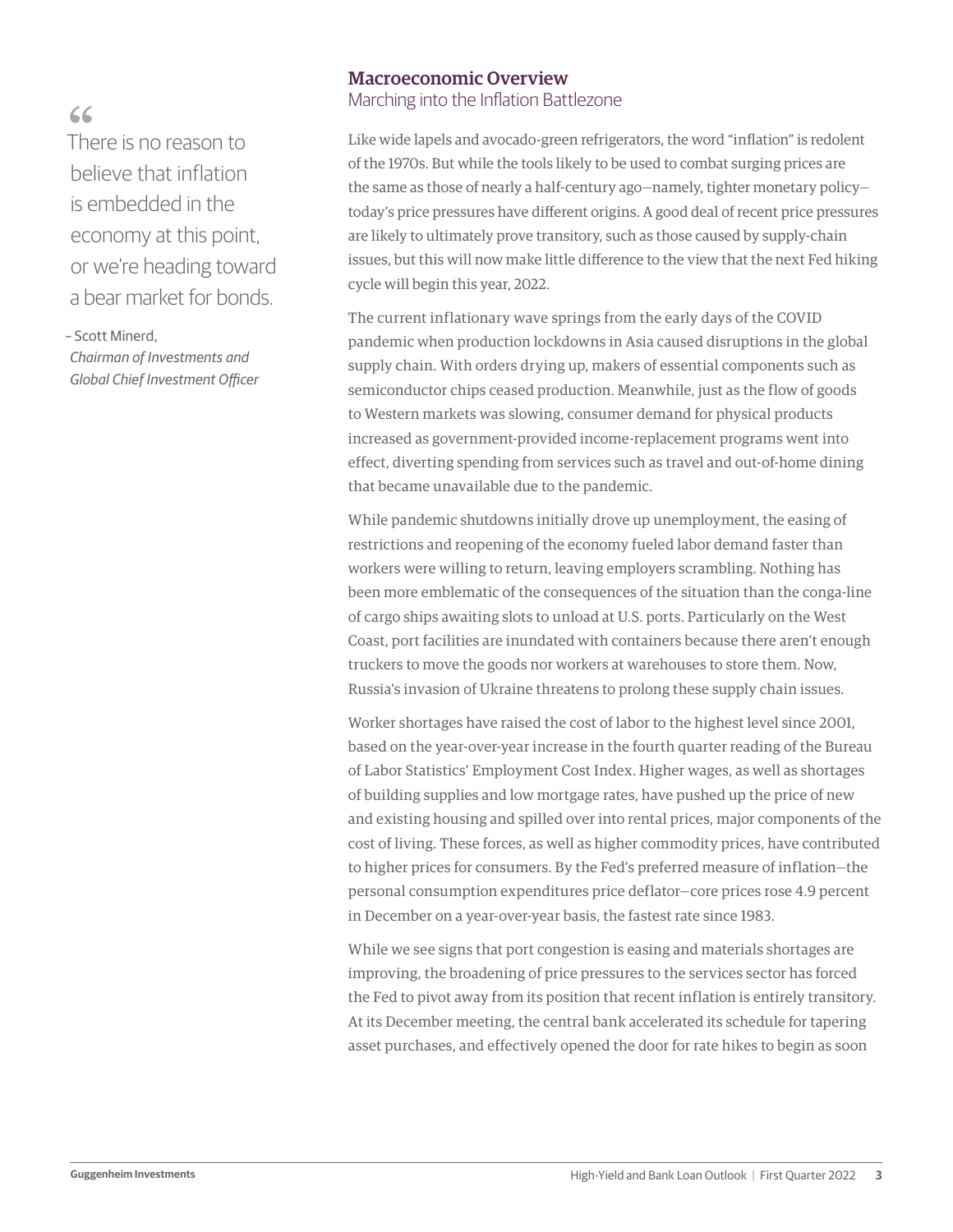as March 2022. In doing so, the Fed is aiming to keep inflation expectations from becoming unanchored, especially in light of the Russia/Ukraine conflict that has pushed commodity prices much higher. The pivot toward tighter policy may already be paying dividends, as the New York Fed's January Survey of Consumer Expectations showed a 50 basis-point decline in three-year ahead inflation expectations, putting expected price growth at a level more consistent with the Fed's target of 2 percent.

While the situation in Ukraine remains a wildcard, we now expect the Fed will hike by at least four times this year, with the risk of larger or more frequent hikes if the inflation data continues to run hot. A big topic of debate is the central bank balance sheet, which we expect the Fed will begin shrinking by July of this year, if not sooner. The pace of runoff should be materially faster than in the last cycle given the relative size and the degree of economic overheating, which introduces an element of uncertainty around the expected impact of Fed tightening on growth and interest rates.

While the monetary policy backdrop will shift meaningfully in 2022, some strong tailwinds to growth remain. Consumption will benefit from the surge in household net worth and accumulated consumer savings over \$2.4 trillion in excess of the pre-COVID pace of saving, helping to cushion the impact of fading fiscal support. Growth should get a further boost from rising business investment, as inventories are replenished from very low levels and capital expenditures increase amid a tight labor market. Although the compressed timeline of accommodative policy withdrawal presents uncertainties, the analysis in this report shows that the economic backdrop against which the Fed is tightening policy typically favors risk assets.

# Leveraged Credit Returns During Tightening Cycles

With the Fed likely to hike rates in 2022 for the first time since 2018, a review of the performance of the leveraged credit market during previous tightening cycles, combined with an assessment of credit conditions today, are key elements of the sector outlook for the next 12 months. The available history of returns gives us the opportunity to examine performance over the last four hiking cycles. Each cycle has been different, but all inform our view on the factors that are going to influence returns while the Fed is tightening; namely the likely path for benchmark rate changes, spread changes, and default activity.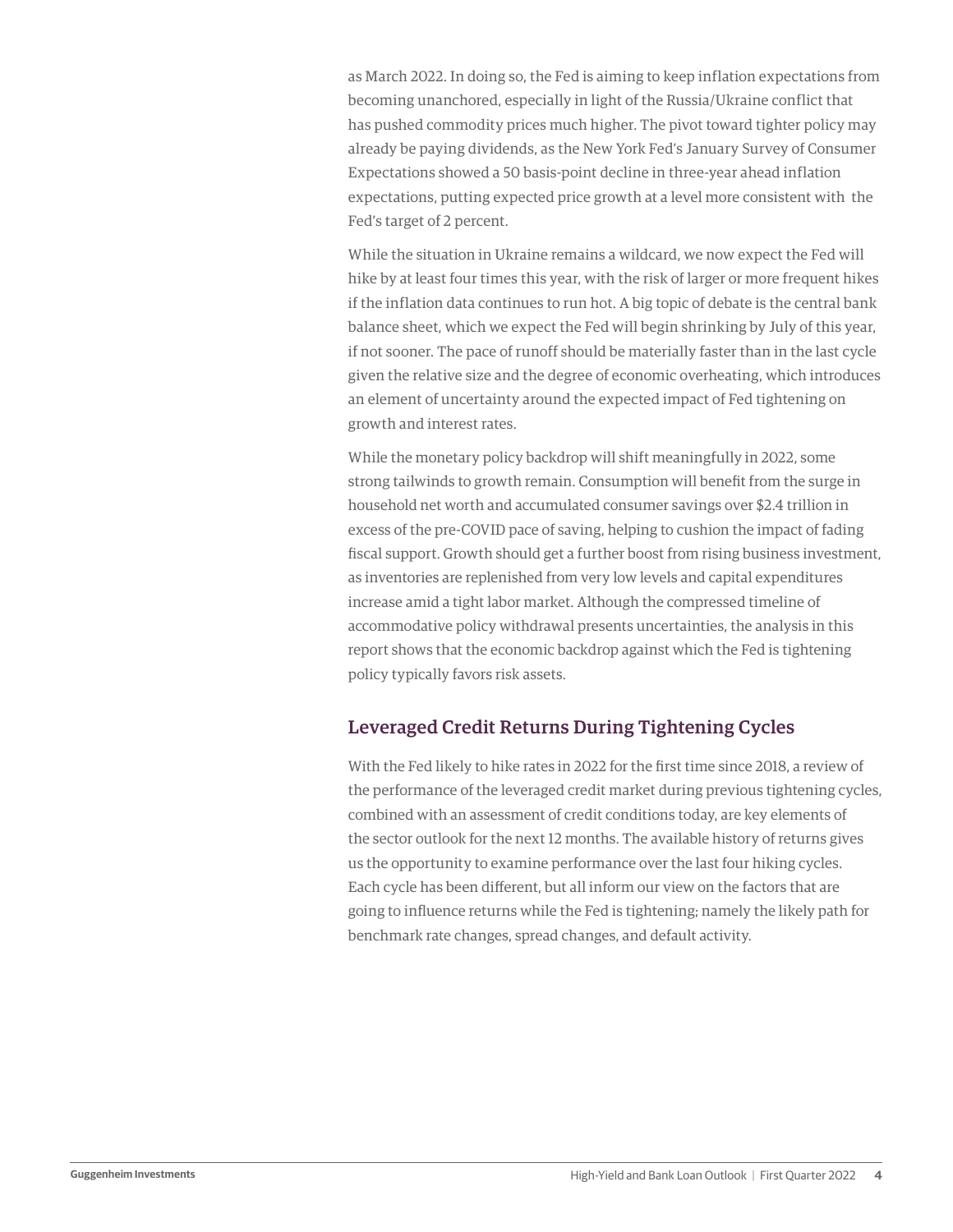all inform our view on the factors that are going to influence returns while the Fed is tightening; namely the likely path for benchmark rate changes, spread changes and default activity.

#### Each cycle has been different, but Duration Risk and Spread Compression Are Key Drivers as Rates Rise

|                                  | <b>Approximate Return Attribution, Annualized</b> |                           |                          |                  |                          |  |  |  |
|----------------------------------|---------------------------------------------------|---------------------------|--------------------------|------------------|--------------------------|--|--|--|
|                                  | Income<br>Factor                                  | <b>Duration</b><br>Factor | Spread<br><b>Factors</b> | Credit<br>Losses | Sum of<br><b>Factors</b> |  |  |  |
| 1994 - 1995 Fed Tightening Cycle |                                                   |                           |                          |                  |                          |  |  |  |
| <b>High Yield Corporates</b>     | 10.17%                                            | $-5.88%$                  | $0.00\%$                 | $-1.58%$         | 2.71%                    |  |  |  |
| Bank Loans                       | 6.70%                                             |                           | 0.95%                    | $-0.65%$         | 7.01%                    |  |  |  |
| 1999 - 2000 Fed Tightening Cycle |                                                   |                           |                          |                  |                          |  |  |  |
| <b>High Yield Corporates</b>     | 11.37%                                            | $-1.87%$                  | $-10.13%$                | $-3.96%$         | $-4.59%$                 |  |  |  |
| Bank Loans                       | 8.16%                                             |                           | $-1.74%$                 | $-1.89%$         | 4.53%                    |  |  |  |
| 2004 - 2007 Fed Tightening Cycle |                                                   |                           |                          |                  |                          |  |  |  |
| <b>High Yield Corporates</b>     | 7.64%                                             | $-1.64%$                  | 1.15%                    | $-1.14%$         | 6.01%                    |  |  |  |
| Bank Loans                       | 5.73%                                             |                           | 0.41%                    | $-0.45%$         | 5.69%                    |  |  |  |
| 2015 - 2019 Fed Hiking Cycle     |                                                   |                           |                          |                  |                          |  |  |  |
| <b>High Yield Corporates</b>     | 6.44%                                             | $-0.77%$                  | 2.41%                    | $-2.06%$         | 6.02%                    |  |  |  |
| Bank Loans                       | 5.03%                                             |                           | 0.99%                    | $-0.48%$         | 5.53%                    |  |  |  |
| Next Hiking Cycle, modeled       |                                                   |                           |                          |                  |                          |  |  |  |
| <b>High Yield Corporates</b>     | 5.27%                                             | $-1.01%$                  | 2.21%                    | $-1.38%$         | 5.10%                    |  |  |  |
| <b>Bank Loans</b>                | 4.84%                                             |                           | 1.86%                    | $-0.63%$         | 6.07%                    |  |  |  |

Source: Differences in each sector's rating profile are not controlled for in this analysis. Table is for illustrative purposes to show how key factors may have affected performance in previous tightening cycles. Duration factor for high-yield corporates is based on the product of the change in 5-year Treasury yields and the index modified duration. Spread factors are based on the product of the change in credit spreads and the index spread duration. Credit losses are based on the average default rate during the tightening cycle, net of a 45% recovery rate assumption for corporates and 70% recovery rate assumption for bank loans. Other factors not shown here include index turnover, refinancing activity, roll-down effect, and factors due to approximating index characteristics, which can also affect total returns.

Beginning with the hiking cycle that lasted from 1994 through mid-1995, bank loans outperformed high yield corporates as duration exposure drastically weighed on the returns of the latter. BB-rated loans and B-rated loans delivered annualized returns of 8.7 percent and 8.8 percent, compared to 4.9 percent and

#### Bonds Outperformed in the Last Hiking Cycle

Annualized Total Return During Hiking Cycles



Source: Guggenheim Investments, Credit Suisse, Bloomberg. Data as of 12.23.2021

High-yield corporate bonds have outperformed similarly rated bank loans in the two most recent Fed tightening cycles. Realized spread compression is a key reason for this relative outperformance.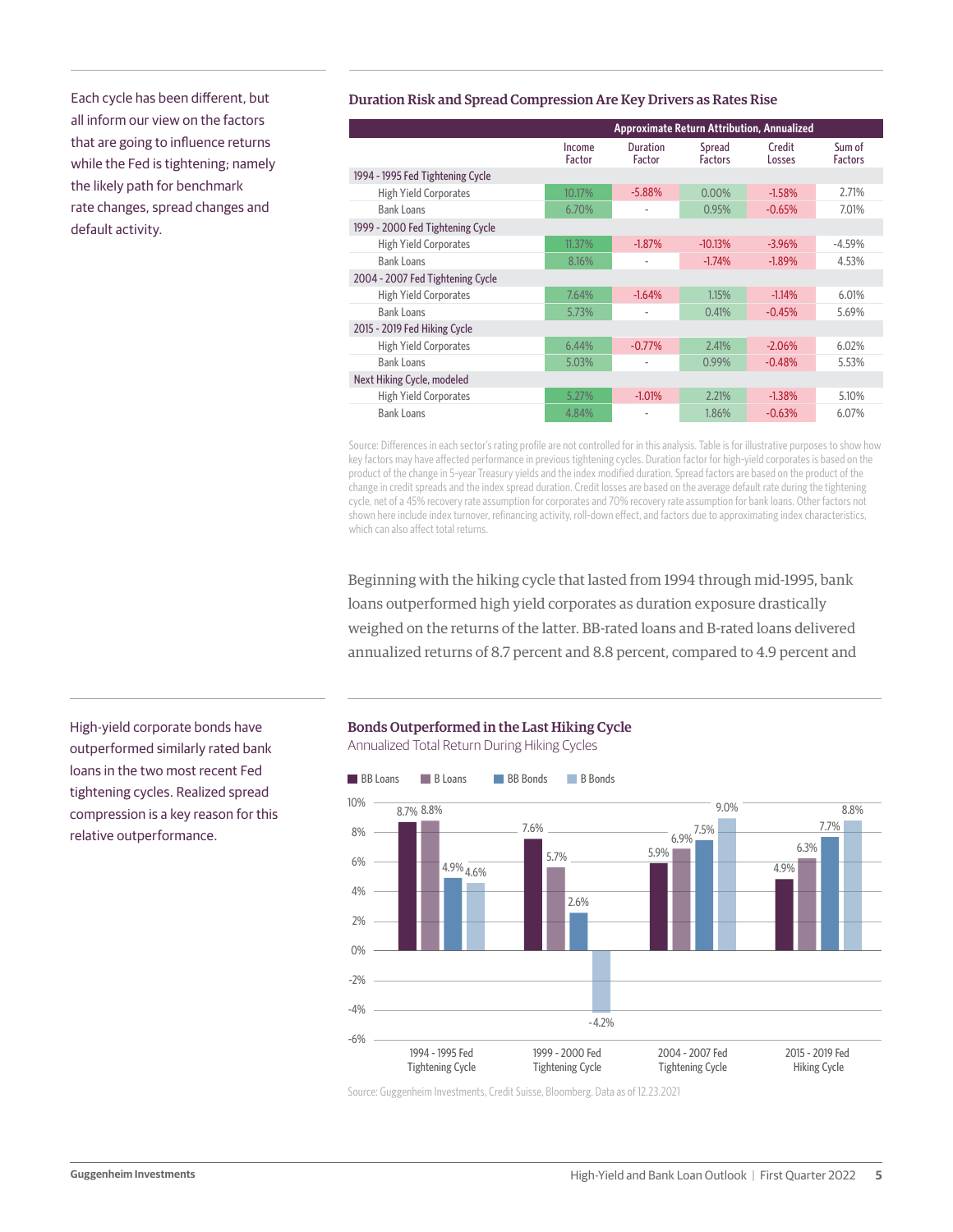4.6 percent for BB-rated and B-rated corporates, respectively. The seven-year Treasury yield rose by 137 basis points in this cycle, measured from two months before the first rate hike until two months before the first rate cut. However, strong corporate profit growth resulted in low default rates, and spreads remained near 330 basis points. High-yield coupons of 11 percent offered some cushion for duration risk, leading to positive returns in corporates, but bank loans had the benefit of spread tightening, rising coupons and no duration exposure.

After several mid-cycle rate cuts that avoided a recession in the mid-1990s, the next hiking cycle began in 1999. This time the gap between loan and bond returns was wider, with annualized returns of 7.6 percent in BB-rated loans and 5.7 percent in B-rated loans, versus 2.6 percent for BB-rated bonds and a loss of 4.2 percent for B-rated bonds. The big detractor to performance was actually spread widening, as this is the only cycle in the last four where the default rate increased, causing spreads to widen by 132 basis points. The Fed's rate hikes brought about an 87 basis-point increase in seven-year Treasury yields which also weighed on corporate bond returns.

Rate Hiking Cycle 0% 2% 4% 6% 8% 10% 12% 14% 16% 1992 1994 1996 1998 2000 2002 2004 2006 2008 2010 2012 2014 2016 2018 2020 U.S. High Yield Default Rate Fed Fund Target Rate

A move to higher rates is not Fed Tightening Cycle Usually Occurs in Benign Credit Environments

Source: Guggenheim Investments, Moody's Investor Services, S&P Global Ratings, Bloomberg. Data as of 11.30.2021

The 1999–2000 hiking cycle took place during a vulnerable period just after the Asian Financial Crisis, a big collapse in oil prices, and already increasing corporate defaults. Of the few hiking cycles we examine in this report, this cycle may be the least comparable to today, with the key exception that Russia's potential default on sovereign debt could reveal unknown financial market exposures much like they did in 1998. Furthermore, China's strict policies on real estate could lead to a global growth slowdown. This could have similar consequences to the devaluation of the Thai baht that had ripple effects from 1997 through 1999.

necessarily a negative for risk assets and credit, based on history. Rate increases likely will tighten financial conditions, but they are tightening from extremely easy levels.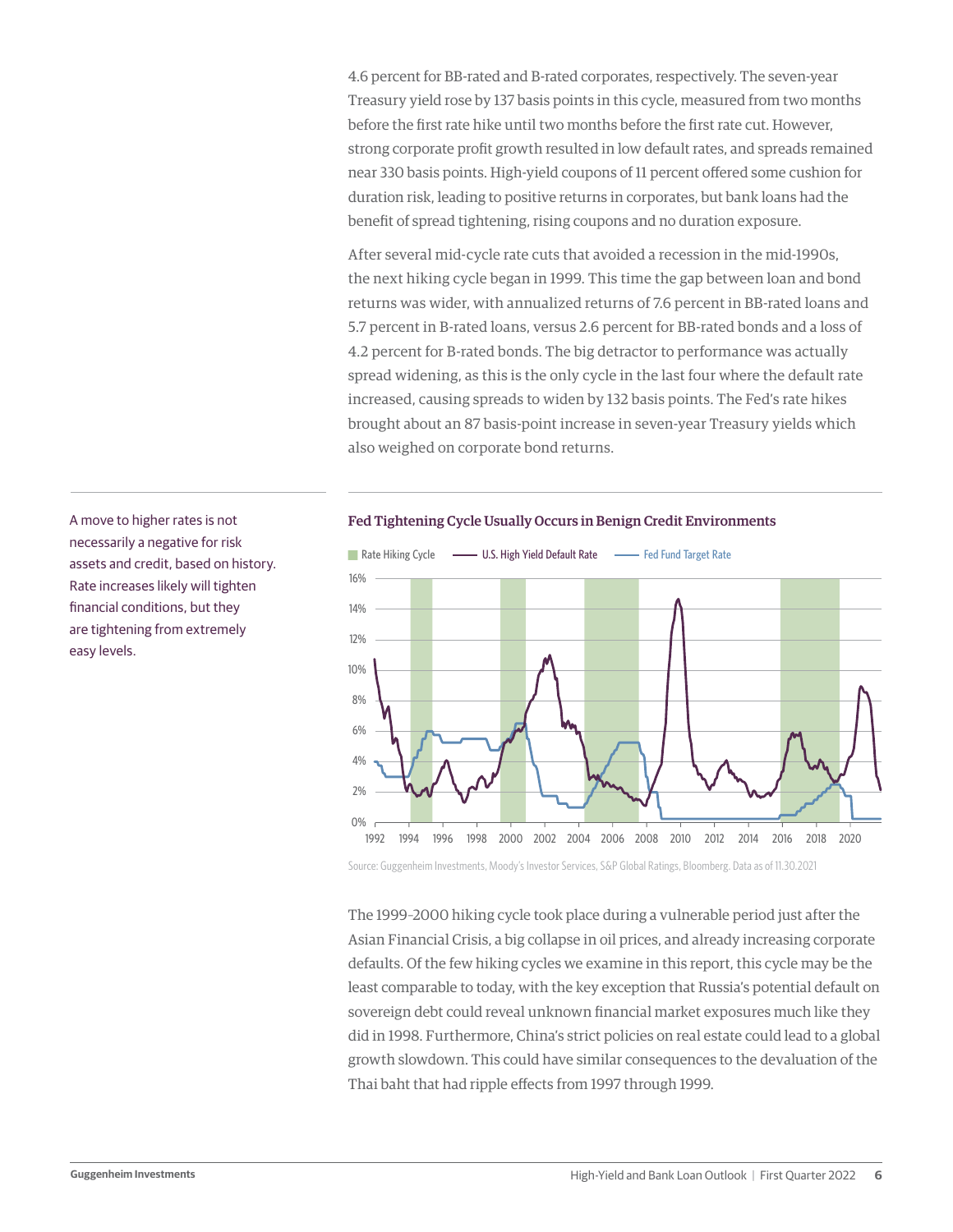This brings us to the hiking cycles in which high-yield corporate bonds have outperformed loans on a total return basis, those beginning in 2004 and 2015. Corporate bond spreads tightened more than similarly-rated bank loans in these periods, which we estimate added an average of 180 basis points annualized to corporate bond returns compared to an average of just 70 basis points annualized for bank loans. Bank loans price gains are effectively capped by greater refinancing risk than corporates.

Given the dichotomous view that history offers on the relative bond-vs-loan performance during hiking cycles, it is challenging to pin down a high-conviction conclusion as the Fed gears up to tighten policy again. On the one hand, refinancing risk looms over the loan market, limiting return upside, which would argue in favor of fixed-rate corporates over loans. Furthermore, the recent widening in credit spreads has added some cushion. High-yield corporate bond spreads of 367 basis points are still 113 basis points tighter than where they were at the start of previous rate hikes, but if spreads tighten by 100 basis points between now and the last rate hike, which history shows there is potential for, this could add 4 percentage points in cumulative returns on top of current yields of 5.3 percent.

High-yield corporate bond spreads of 367 basis points are still 113 basis points tighter than where they were at the start of previous rate hikes, but if spreads tighten by 100 basis points between now and the last rate hike, which history shows there is potential for, this could add 4 percentage points in cumulative returns on top of current yields of 5.3 percent.

### Bonds Spreads Are Tighter in This Hiking Cycle

Spreads at the Start of Past Hiking Cycles



Source: Guggenheim Investments, Bloomberg, Credit Suisse. \*Based on spreads as of 2.17.2022.

If defaults stay low and spreads remain tight, as we expect they will, the wildcard for fixed-rate corporates will be duration risk, similar to the 1990s hiking cycles when it weighed on performance. How much interest rates are likely to rise from here depends on a variety of factors, but our estimate is that rates will peak around 2–2.25 percent. This implies about 30–55 basis point cumulative upside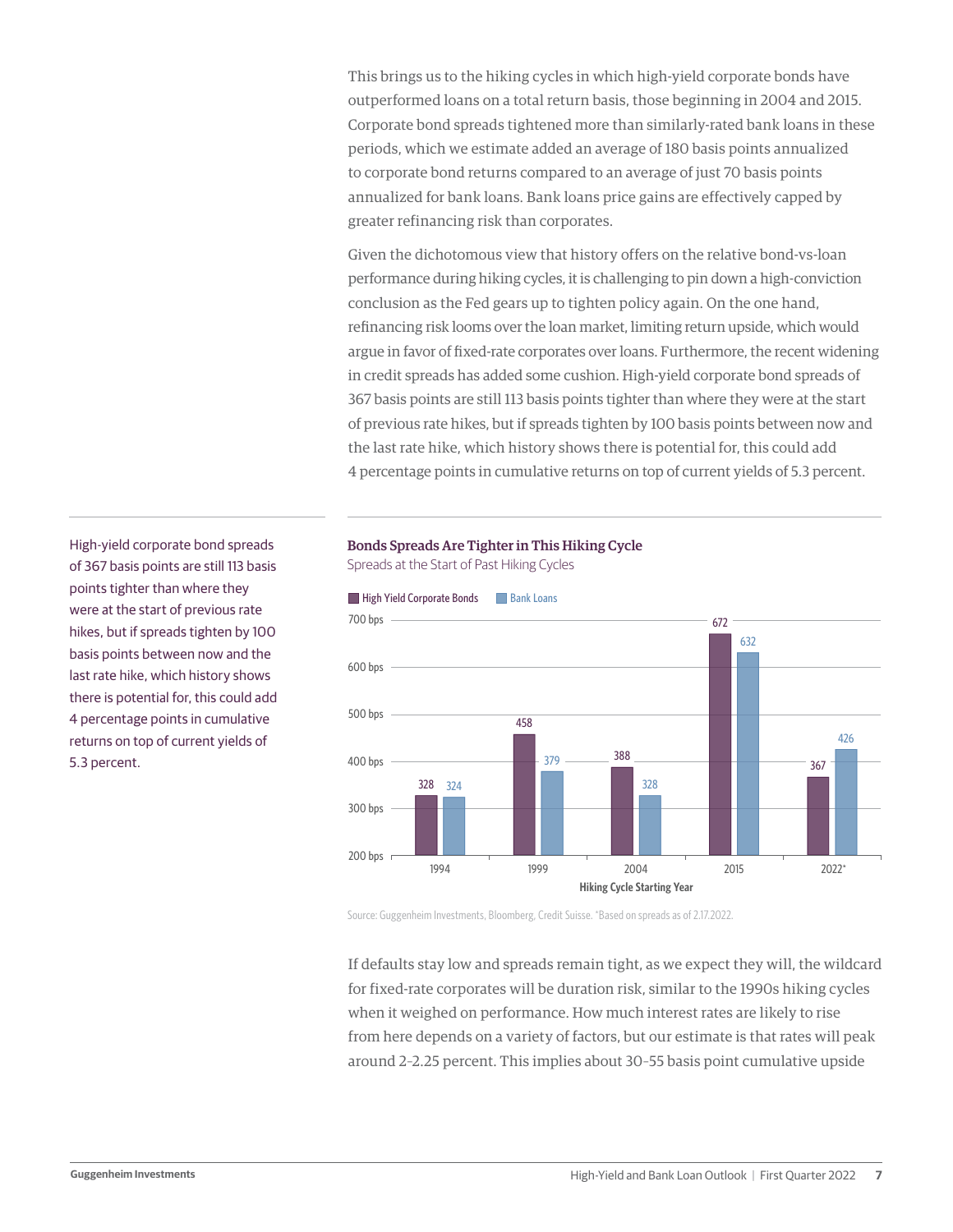for the belly of the curve (five- and seven-year Treasury yields), resulting in 1.5–2.5 percent cumulative negative contribution to total return. It would partially offset the return boost from our assumed spread tightening path.

Duration is a risk that the bank loan market does not face directly. The floatingrate coupon on bank loans should rise in tandem with the general movement of short-term interest rates and cushion their performance. That should result in less volatility in bank loans. And there is room for price upside with the average bank loan currently trading at a price of 98 percent of par. With bank loan coupons starting off at 4.5 percent, rate hikes ahead, and a positive credit outlook, the return prospects for loans look slightly more attractive.

In both sectors, the environment provides opportunities for the credit savvy. One of those is riding the escalator of credit upgrades, which still presents spread tightening opportunity. Over the last six months, 14 percent of the ICE BofA High Yield Index has seen at least one notch upgrade, versus only 5 percent that have experienced a credit rating downgrade. In loans, 7 percent of the S&P / LSTA Leveraged Loan index has seen at least one notch upgrade versus only 4 percent experiencing downgrades.

Many bonds experienced multi-notch rating changes in 2021 alone, and our review of those bonds showed that their potential for a rating upgrade was not always priced in. Based on a pool of B-rated bonds that were upgraded multiple times in 2021, spreads tightened by 100 basis points more compared to bonds that saw no rating change over the same period.



Potential for Credit Rating Upgrades Give Room for Spread Compression

Cumulative Spread Change for B-rated Bonds With vs. Without Rating Changes

Source: Guggenheim Investments, ICE Index Services, Bloomberg. Data as of 12.23.2021. Based on a sample of 12 index-eligible B-rated bonds that experienced muti-notch credit rating upgrades versus 12 index-eligible B-rated bonds that saw no rating change between Q1 2021 and Q4 2021.

Many bonds experienced multinotch rating changes in 2021 alone, and our review of those bonds showed that their potential for a rating upgrade was not always priced in.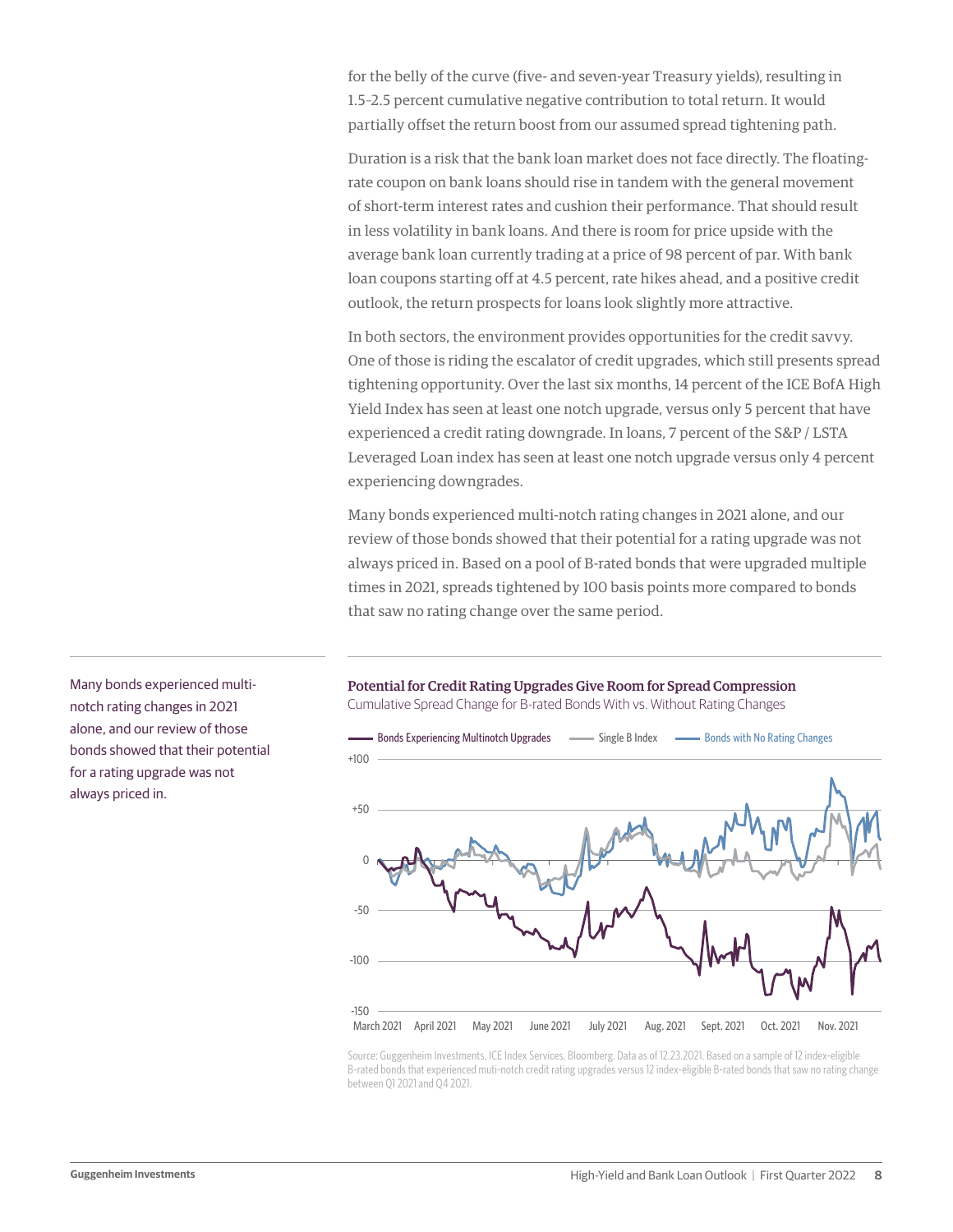# Investment Implications

Credit investors need not fear a Fed tightening cycle, since rate hikes typically occur when growth is strong and defaults are low. The one exception was the late 1990s, but based on the Treasury yield curve signal, that cycle was far more advanced and vulnerable than the current environment. Even then, bank loans performed well despite some spread widening.

We believe leveraged credit continues to offer an attractive opportunity for fixedincome portfolios as the Fed is only about to begin withdrawing monetary policy accommodation. Both sectors carry features that can support returns as the Fed is raising interest rates, namely spread compression in high-yield corporates and floating coupons in bank loans.

As we think about key features of the current environment to factor into our forward-looking views, COVID variants and supply-chain problems still cloud the macro outlook. But double-digit earnings growth in both high-yield corporates and bank loans, coupled with low borrowing costs, currently mitigate the consequences of short-term growth setbacks on credit worthiness. More prolonged setbacks would likely keep the Fed from raising interest rates and tightening financial conditions too quickly.

The tightening periods studied in our report include only those months in which rate hikes took place and the period in which the Fed was on hold just before cutting rates. Therefore, capturing the performance that typically occurs in periods we have defined as "rate hiking cycles" will necessitate accurately forecasting when the tightening cycle is coming to an end. Proprietary indicators developed by our Macroeconomic and Investment Research Group suggest we are likely a couple of years away from a downturn that would prompt the Fed to begin a rate cutting cycle.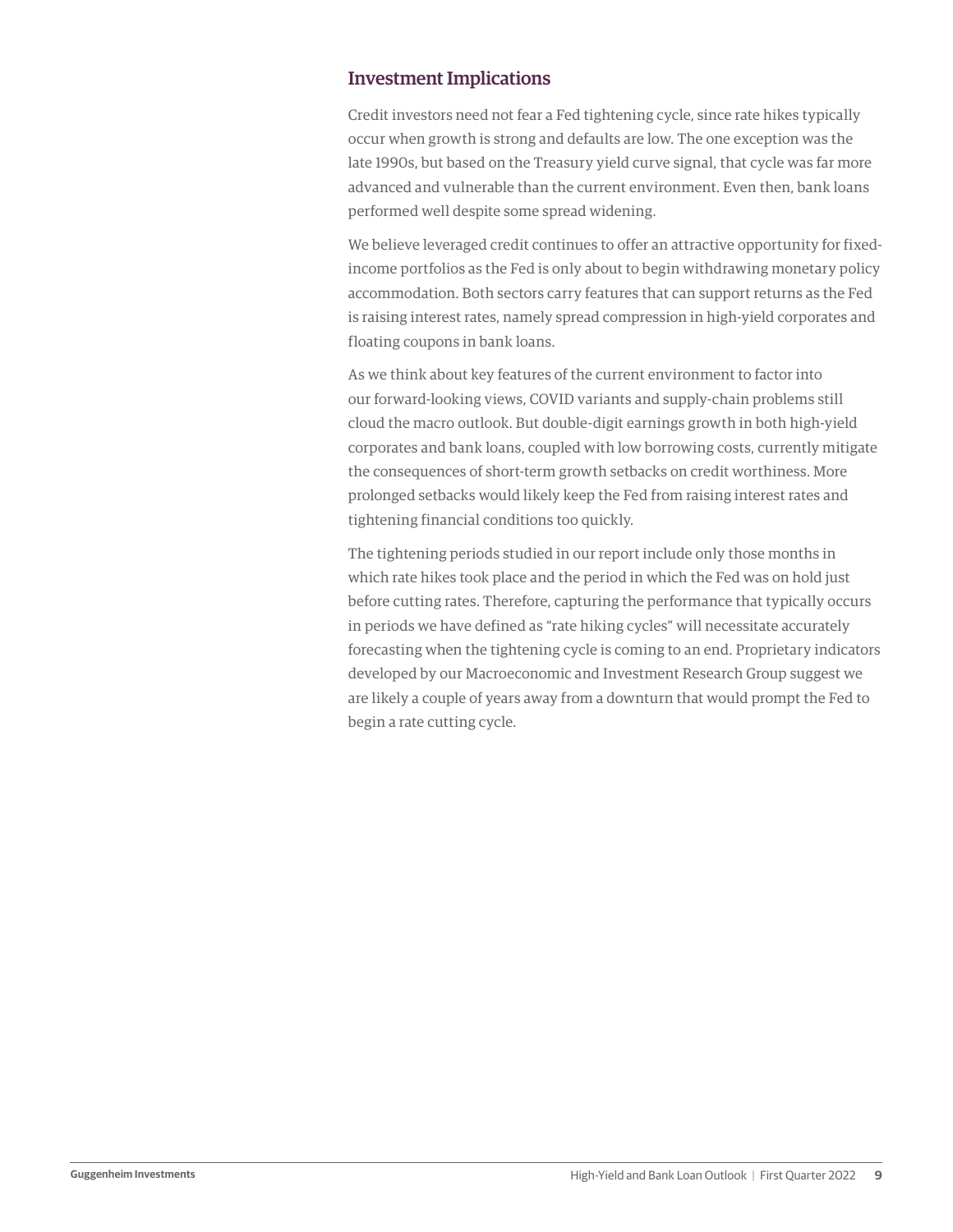# Important Notices and Disclosures

#### **INDEX AND OTHER DEFINITIONS**

The referenced indices are unmanaged and not available for direct investment. Index performance does not reflect transaction costs, fees or expenses.

The Credit Suisse Leveraged Loan Index tracks the investable market of the U.S. dollar denominated leveraged loan market. It consists of issues rated "5B" or lower, meaning that the highest rated issues included in this index are Moody's/S&P ratings of Baa1/BB+ or Ba1/ BBB+. All loans are funded term loans with a tenor of at least one year and are made by issuers domiciled in developed countries.

The **Intercontinental Exchange (ICE) Bank of America High-Yield Index** is a commonly used benchmark index for high-yield corporate bonds.

A **basis point (bps)** is a unit of measure used to describe the percentage change in the value or rate of an instrument. One basis point is equivalent to 0.01%.

The three-year **discount margin to maturity (dmm)**, also referred to as discount margin, is the yield-to-refunding of a loan facility less the current three-month Libor rate, assuming a three year average life for the loan.

The **London Interbank Offered Rate (Libor)** is a benchmark rate that a select group of banks charge each other for unsecured short-term funding.

**Spread** is the difference in yield to a Treasury bond of comparable maturity.

**EBITDA**, which stands for earnings before interest, taxes, depreciation and amortization, is a commonly used proxy for the earning potential of a business.

#### **RISK CONSIDERATIONS**

Fixed-income investments are subject to credit, liquidity, interest rate and, depending on the instrument, counter-party risk. These risks may be increased to the extent fixed-income investments are concentrated in any one issuer, industry, region or country. The market value of fixed-income investments generally will fluctuate with, among other things, the financial condition of the obligors on the underlying debt obligations or, with respect to synthetic securities, of the obligors on or issuers of the reference obligations, general economic conditions, the condition of certain financial markets, political events, developments or trends in any particular industry. Fixed-income investments are subject to the possibility that interest rates could rise, causing their values to decline.

Bank loans are generally below investment grade and may become nonperforming or impaired for a variety of reasons. Nonperforming or impaired loans may require substantial workout negotiations or restructuring that may entail, among other things, a substantial reduction in the interest rate and/or a substantial write down of the principal of the loan. In addition, certain bank loans are highly customized and, thus, may not be purchased or sold as easily as publicly-traded securities. Any secondary trading market also may be limited, and there can be no assurance that an adequate degree of liquidity will be maintained. The transferability of certain bank loans may be restricted. Risks associated with bank loans include the fact that prepayments may generally occur at any time without premium or penalty. High-yield debt securities have greater credit and liquidity risk than investment grade obligations.

High-yield debt securities are generally unsecured and may be subordinated to certain other obligations of the issuer thereof. The lower rating of high-yield debt securities and below investment grade loans reflects a greater possibility that adverse changes in the financial condition of an issuer or in general economic conditions, or both, may impair the ability of the issuer thereof to make payments of principal or interest. Securities rated below investment grade are commonly referred to as "junk bonds." Risks of high-yield debt securities may include (among others): (i) limited liquidity and secondary market support, (ii) substantial market place volatility resulting from changes in prevailing interest rates, (iii) the possibility that earnings of the high-yield debt security issuer may be insufficient to meet its debt service, and (iv) the declining creditworthiness and potential for insolvency of the issuer of such high-yield debt securities during periods of rising interest rates and/ or economic downturn. An economic downturn or an increase in interest rates could severely disrupt the market for high-yield debt securities and adversely affect the value of outstanding high-yield debt securities and the ability of the issuers thereof to repay principal and interest. Issuers of high-yield debt securities may be highly leveraged and may not have available to them more traditional methods of financing.

This article is distributed for informational or educational purposes only and should not be considered a recommendation of any particular security, strategy or investment product, or as investing advice of any kind. This article is not provided in a fiduciary capacity, may not be relied upon for or in connection with the making of investment decisions, and does not constitute a solicitation of an offer to buy or sell securities. The content contained herein is not intended to be and should not be construed as legal or tax advice and/or a legal opinion. Always consult a financial, tax and/or legal professional regarding your specific situation.

This article contains opinions of the author but not necessarily those of Guggenheim Partners or its subsidiaries. The author's opinions are subject to change without notice. Forward looking statements, estimates, and certain information contained herein are based upon proprietary and non-proprietary research and other sources. Information contained herein has been obtained from sources believed to be reliable, but are not assured as to accuracy. No part of this article may be reproduced in any form, or referred to in any other publication, without express written permission of Guggenheim Partners, LLC. Past performance is not indicative of future results. There is neither representation nor warranty as to the current accuracy of, nor liability for, decisions based on such information.

**Applicable to United Kingdom investors:** Where this material is distributed in the United Kingdom, it is done so by Guggenheim Investment Advisers (Europe) Ltd., a U.K. Company authorized and regulated by the Financial Conduct Authority (FRN 499798) and is directed only at persons who are professional clients or eligible counterparties for the purposes of the FCA's Conduct of Business Sourcebook.

**Applicable to European Investors:** Where this material is distributed to existing investors and pre 1 January 2021 prospect relationships based in mainland Europe, it is done so by Guggenheim Investment Advisers (Europe) Ltd., a U.K. Company authorized and regulated by the Financial Conduct Authority (FRN 499798) and is directed only at persons who are professional clients or eligible counterparties for the purposes of the FCA's Conduct of Business Sourcebook.

Applicable to Middle East investors: Contents of this report prepared by Guggenheim Partners Investment Management, LLC, a registered entity in their respective jurisdiction, and affiliate of Guggenheim Partners Middle East Limited, the Authorized Firm regulated by the Dubai Financial Services Authority. This report is intended for qualified investor use only as defined in the DFSA Conduct of Business Module.

1. Guggenheim Investments assets under management are as of 12.31.2021 and include leverage of \$20.7bn. Guggenheim Investments represents the following affiliated investment management businesses: Guggenheim Partners Investment Management, LLC, Security Investors, LLC, Guggenheim Funds Distributors, LLC, Guggenheim Funds Investment Advisors, LLC, Guggenheim Corporate Funding, LLC, Guggenheim Partners Europe Limited, Guggenheim Partners Fund Management (Europe) Limited, Guggenheim Partners Japan Limited, GS GAMMA Advisors, LLC, and Guggenheim Partners India Management.

2. Guggenheim Partners under management are as of 12.31.2021 and include consulting services for clients whose assets are valued at approximately \$77bn.

© 2022, Guggenheim Partners, LLC. No part of this article may be reproduced in any form, or referred to in any other publication, without express written permission of Guggenheim Partners, LLC. Guggenheim Funds Distributors, LLC is an affiliate of Guggenheim Partners, LLC. For information, call 800.345.7999 or 800.820.0888.

Member FINRA/SIPC GPIM 50912